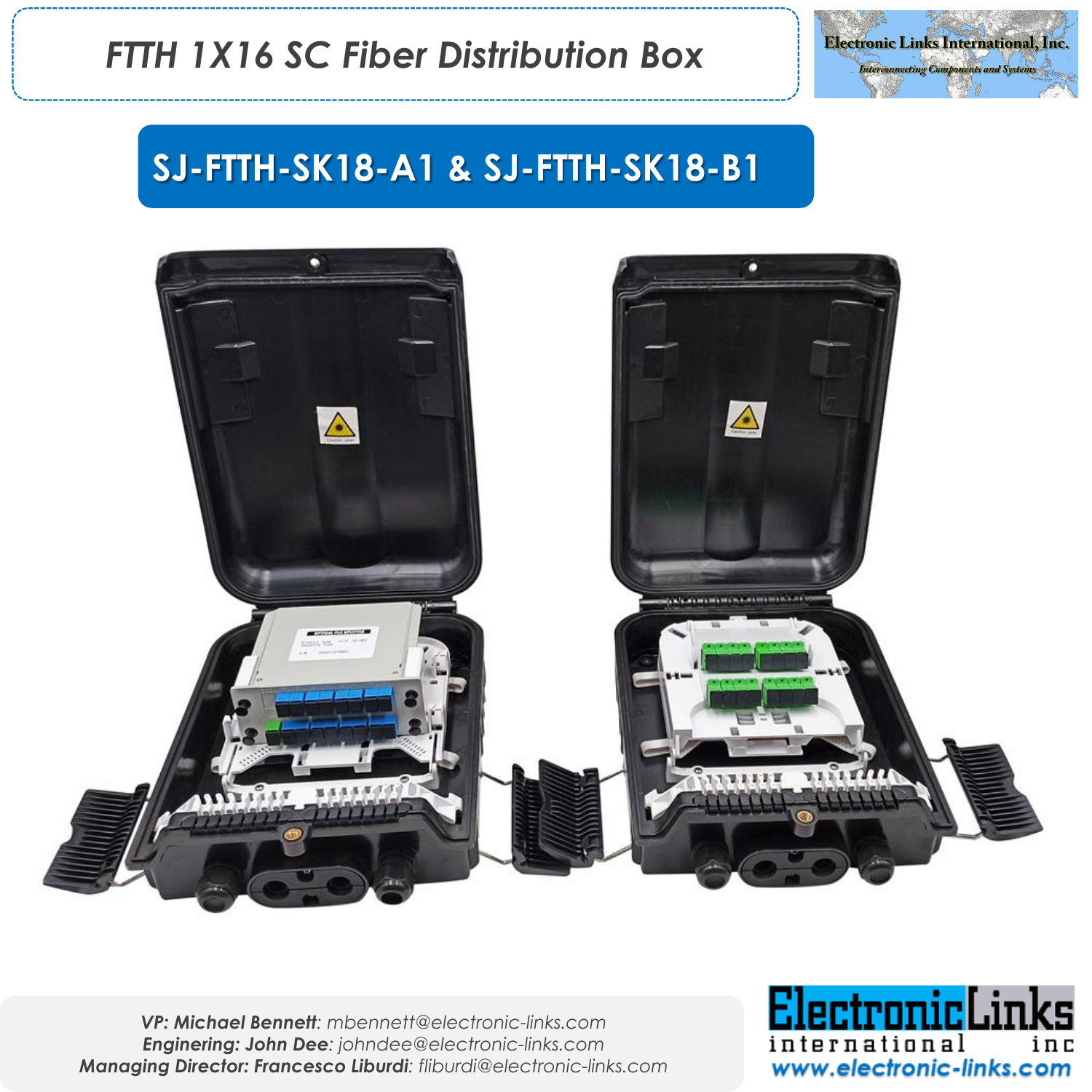#### **FTTH 1X16 SC Fiber Distribution Box Model: SJ-FTTH-SK18-A1 Capacity: 16 Cores SC, Dimension: 290x210x90mm**

#### **Fiber Optic Terminal Box Description**

Fiber Optic Terminal Box is able to hold up to 16 subscribers. It is used as a termination point for the feeder cable to connect with drop cable in the FTTx network system. It integrates fiber splicing, splitting, distribution, storage, and cable connection in one solid protection box.

Fiber Optic Terminal Box with the pre-terminated cable could be able to hold up to 16 subscribers. It is used as a termination point for the feeder cable to connect with drop cable in the FTTx network system. It integrates fiber splicing, splitting, distribution, storage, and cable connection in one solid protection box. Preterminated Fiber Access Terminal helps save installation time and labor cost by plugging the pre-terminated cable assemblies into the matching fiber adapters without terminating fiber optic cable in the field again.

The equipment is used as a termination point for the feeder cable to connect with drop cable in the FTTx communication network system. The fiber splicing, splitting, distribution can be done in this box, and meanwhile, it provides solid protection and management for the FTTx network building.

## **Fiber Optic Terminal Box Features**

1. Total enclosed structure.

2. Material: PC+ABS, wet-proof, water-proof, dust-proof, anti-aging, protection level up to IP65.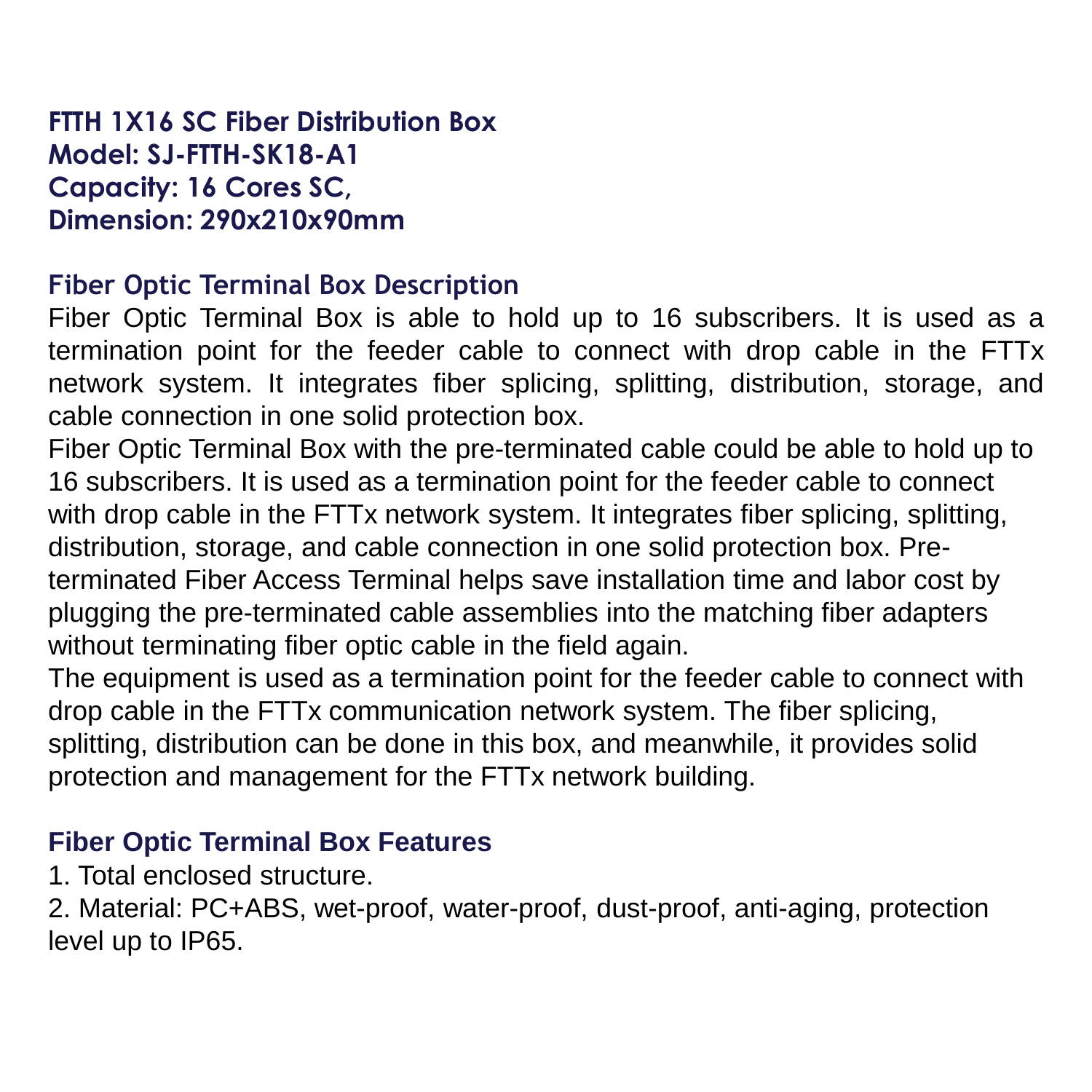3. Clamping for feeder cable and drop cable, fiber splicing, fixation, storage, distribution... etc all in one.

4. Cable, pigtails, patch cords are running through their own path without disturbing each other, cassette type SC adaptor installation, easy maintenance. 5. The distribution panel can be flipped up, feeder cable can be placed in a cup-joint way, easy for maintenance and installation.

6. Cabinet can be installed by the way of wall-mounted or poled-mounted, suitable for both indoor and outdoor uses

Contact Us:

www.electronic-links.com

VP: Michael Bennett mbennett@electronic-links.com

Managing Director: Francesco Liburdi fliburdi@electronic-links.com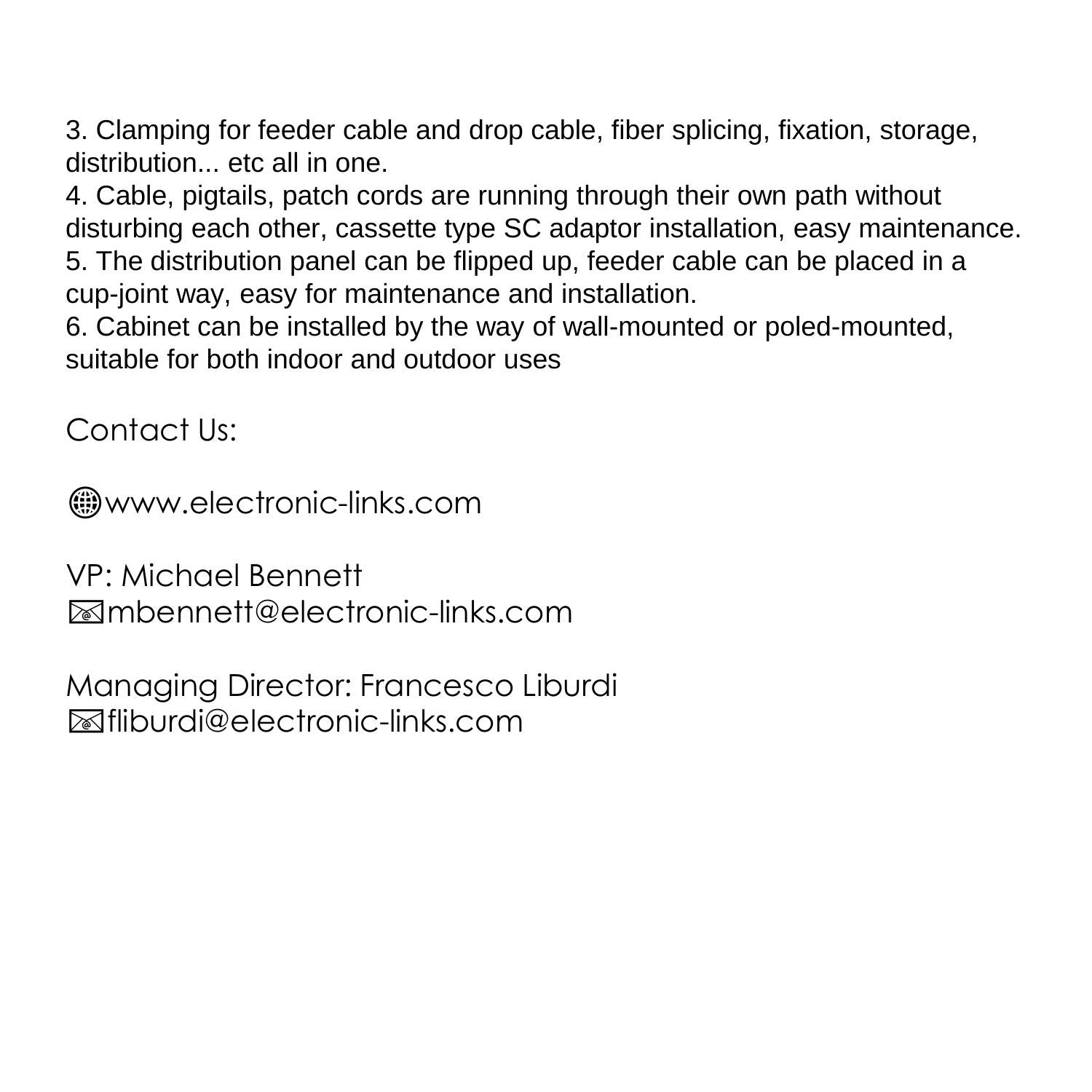- ➢ **Product Name: 1X16 SC PLC FTTH Fiber Distribution Box**
- ➢ **Model: SJ-FTTH-SK18-B1**
- ➢ **Dimension: 290x210x90mm**
- ➢ **Capacity: 16 Cores SC, 1X16 PLC Splitter**

## **FTTH Fiber Distribution Box Description**

FTTH Fiber Distribution Box 1X16 PLC Splitter is able to hold up to 16 subscribers. It is used as a termination point for the feeder cable to connect with drop cable in the FTTx network system. It integrates fiber splicing, splitting, distribution, storage, and cable connection in one solid protection box.

FTTH Fiber Distribution Box with the pre-terminated cable could be able to hold up to 16 subscribers. It is used as a termination point for the feeder cable to connect with drop cable in the FTTx network system. It integrates fiber splicing, splitting, distribution, storage, and cable connection in one solid protection box. Pre-terminated Fiber Access Terminal helps save installation time and labor cost by plugging the pre-terminated cable assemblies into the matching fiber adapters without terminating fiber optic cable in the field again.

The equipment is used as a termination point for the feeder cable to connect with drop cable in the FTTx communication network system. The fiber splicing, splitting, distribution can be done in this box, and meanwhile, it provides solid protection and management for the FTTx network building.

# **FTTH Fiber Distribution Box Features**

1. Total enclosed structure.

2. Material: PC+ABS, wet-proof, water-proof, dust-proof, anti-aging, protection level up to IP65.